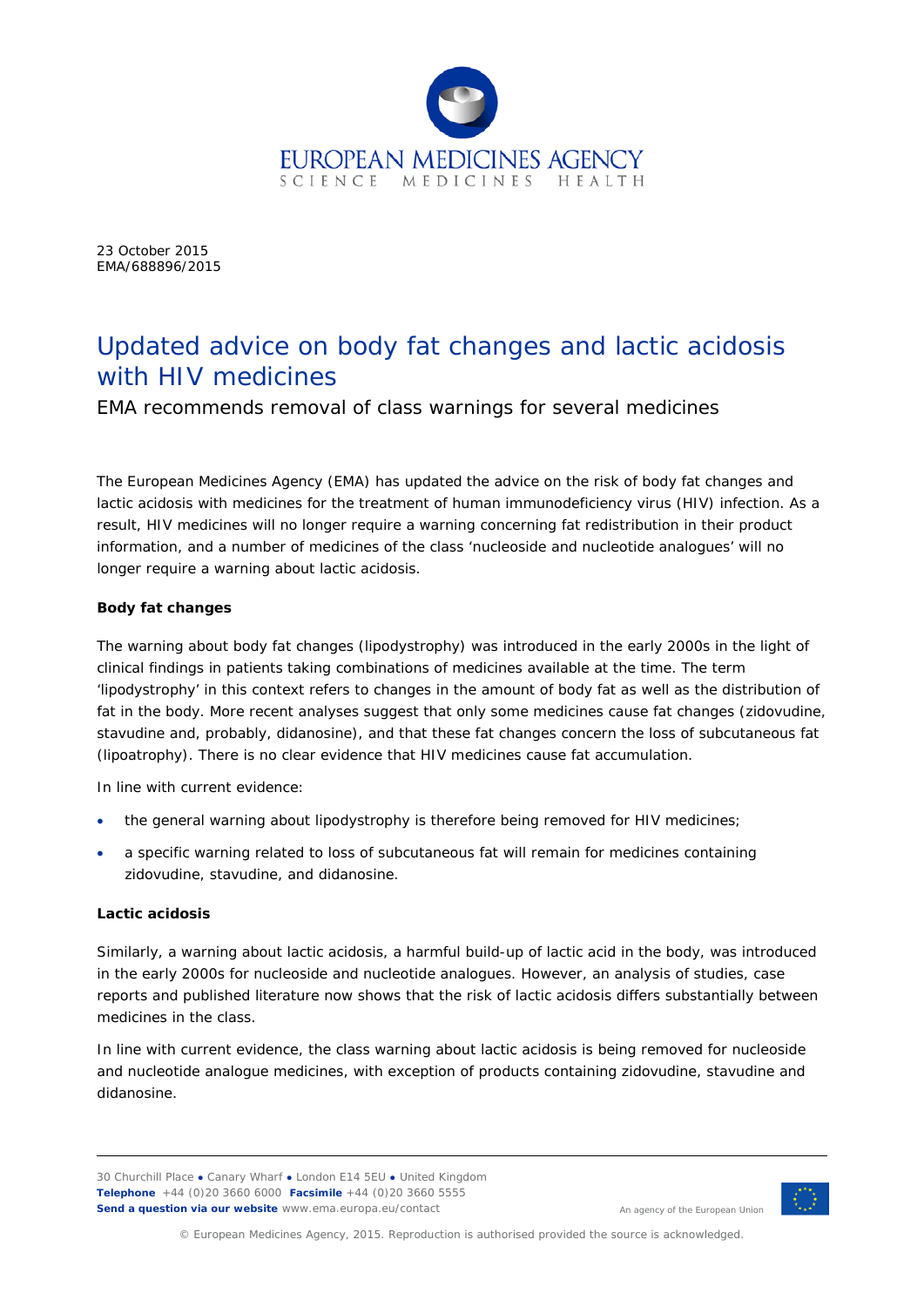Companies affected by these recommendations will now start regulatory procedures to update the product information of their medicines accordingly.

#### **Information for patients and healthcare professionals**

- The product information of HIV medicines are being updated to reflect current knowledge about body fat changes and lactic acidosis, so that patients and healthcare professionals can decide on treatment using up to date advice.
- This review raised no new risks or concerns; patients can be reassured that for several medicines, previous information on the risk of body fat changes and lactic acidosis is no longer considered relevant.
- Patients should continue to take their medicines as prescribed.
- Patients who have any questions should discuss them with their healthcare professional.

### **More about the medicines**

EMA's review covered centrally authorised HIV medicines. The following centrally authorised medicines no longer require a warning concerning fat redistribution: Aptivus, Atripla, Combivir, Crixivan, Edurant, Emtriva, Epivir, Eviplera, Evotaz, Intelence, Invirase, Kaletra, Kivexa, Lamivudine ViiV, Norvir, Prezista, Reyataz, Rezolsta, Stribild, Sustiva, Telzir, Triumeq, Trizivir, Truvada, Viramune, Viread, Zerit and Ziagen.

For lactic acidosis, the following medicines no longer require a class warning: Atripla, Emtriva, Epivir, Eviplera, Kivexa, Lamivudine ViiV, Stribild, Triumeq, Truvada, Viread and Ziagen.

Combivir, Trizivir and Zerit will now have a warning about fat loss (lipoatrophy) and will also retain the lactic acidosis warning.

The product information for nationally authorised medicines will also be updated in line with the latest advice.

#### **More about the procedure**

The purpose of the review (part of a procedure known as a legally binding measure, or LEG) was to determine if the advice about body fat changes and lactic acidosis adequately reflected current knowledge and to make recommendations on amendments to the product information for HIV medicines.

EMA's Pharmacovigilance Risk Assessment Committee (PRAC) conducted the initial review, taking advice from a scientific advisory group (SAG) on HIV. The Committee for Medicinal Products for Human Use (CHMP) then adopted PRAC's recommendations as the Agency's final opinion.

Marketing authorisation holders will now start regulatory procedures known as variations to update the product information of the affected medicines.